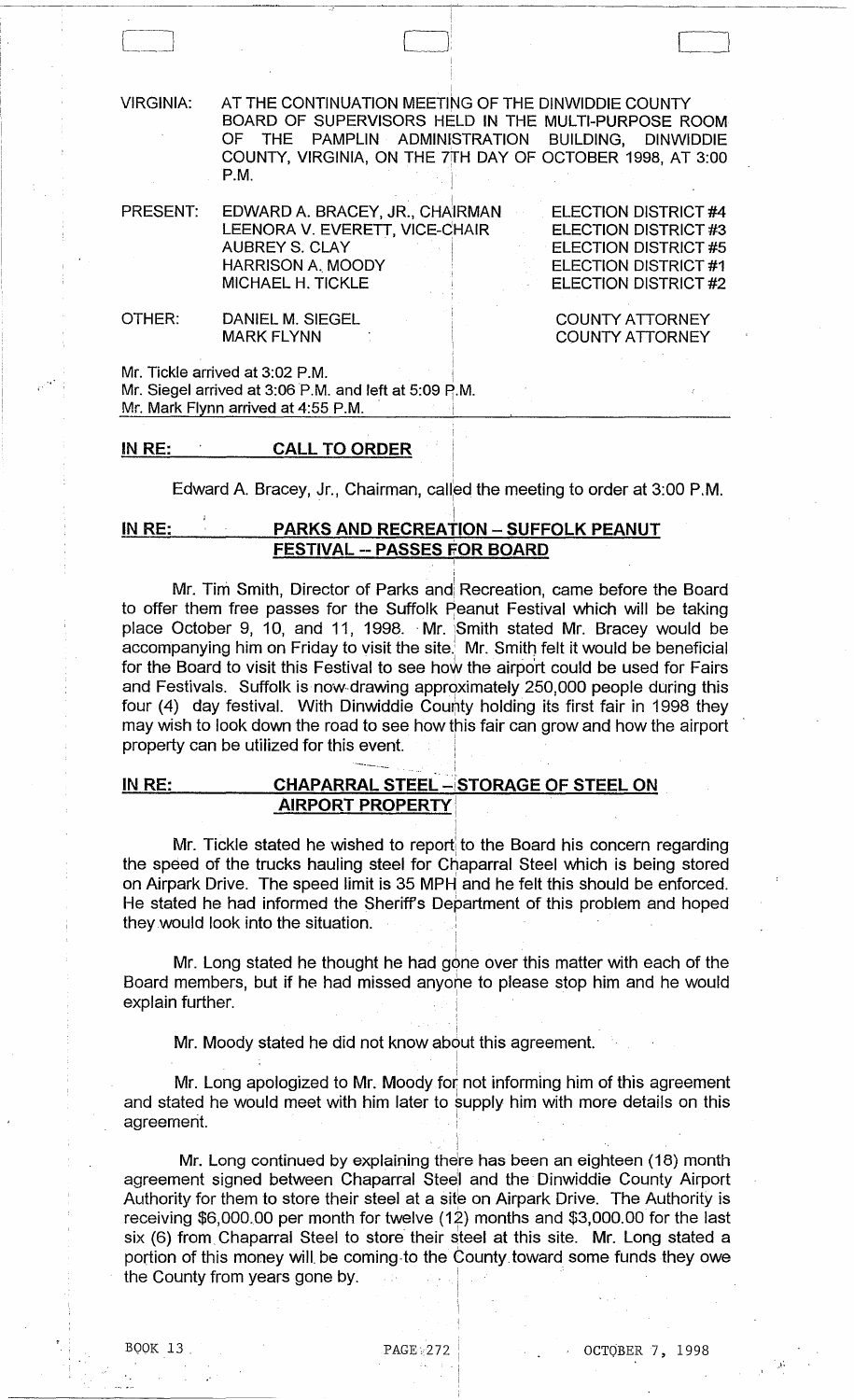Mr. Long stated he would contact Mr. Louis Colatriano at the Dinwiddie site. Mr. Colatriano will be the manager of the Dinwiddie plant when it is opened. He stated Mr. Colatriano has been responding to him really quickly and he will ask him about this matter.

### IN RE: CIP WORKSHOP

Mr. Long stated what was on the agenda for this GIP meeting included two (2) main topics which he would like for the Board to keep in mind. One (1) of those being the current status of the County's debt, where we stand, along with some comparison to other localities in the State. The same type of discussion we have had before but we have updated our bond/debt status to show the Board - Mr. Darryl Hill, Davenport & Company, LLC, will be providing you with updated charts to show the Board comparison factors. The other topic being the status of looking at two (2) fire houses within the County.

#### IN RE: DEBT SERVICE COMPARISONS

At this point Mr. Long asked Mr. Hill to proceed with his presentation.

Mr. Hill began by providing the Board with updated printout showing Comparisons of surrounding localities as of the audited fiscal year 1997 financial report and comparisons of surrounding localities projected for additional bonding / debt service.

There was discussion regarding the percentages of debt service to assessed value, debt service to general fund revenues, and debt per capita.

Mr. Tickle stated this was not the whole picture and he wanted to see additional figures - a budget forecast for the years to come. His main concern seemed to center around the possibility of a tax increase.

Mr. Bracey instructed Mr. Hill, Mrs. Ralph, along with Mrs. Glenice Townsend, Fiscal Officer, and Mr. Long to weed through and try to understand and provide Mr. Tickle with the information he has requested.

#### IN RE: EMS/FIRE STATION ARCHITECTURAL SERVICES

Mr. Long stated Mr. Donald W. Faison, Building and Grounds Supervisor and Mr. David M. Jolly, Director of Public Safety, were present to submit information about the architectural firms they interviewed for the proposed EMS/fire station plans.

Mr. Long continued the Board had talked about some, looked at some and after the Board went to Spotslyvania and York County as a whole, Mr. Faison and Mr. Jolly had visited a fire station in Suffolk that Ballou Justice has designed. This gave them at least one design from each of the architectural firms that had submitted bids.

Mr. Faison stated when they visited Suffolk they saw a station that was designed by Ballou Justice. It was a station that was about 8,000 square foot. It was a two (2) bay drive through. It had very nice bunking facilities; a reasonable kitchen; the day room was not satisfactory in their eyes; and the combination of the two. The building that was designed in Suffolk had to meet more building code requirements because of the locality and the threat of hurricanes. He continued that after visiting that station; after visiting the station in York County that was designed by DJG; and visiting Fredericksburg and seeing what another architect, one they did not interview had built; visiting Victoria which was designed by another engineer; and reviewing some of the basic functions that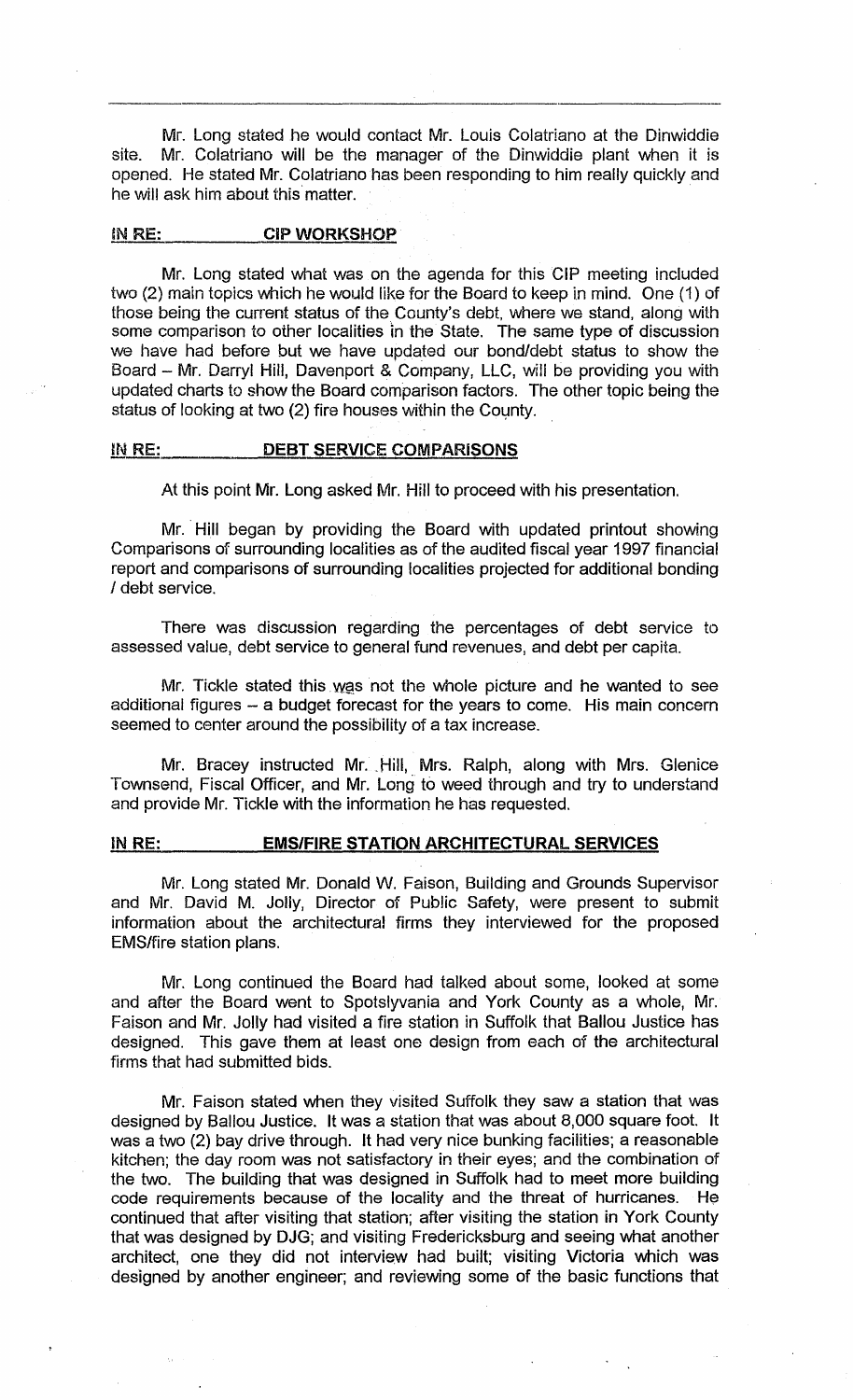were put into all of them, Mr. Jolly and Mr. Faison both felt like DJG or Ballou Justice were pretty much equal. He further stated they were a little more impressed with the designs, workmanship and the whole knowledge of what the people looked like they had in the Suffolk station which was designed by Ballou Justice. Because of that, it was their agreement that of the three (3) architects that had been selected for interview, out of the six (6) that responded to the RFP, that they would like to recommend to the Board to allow them to start negotiations with Ballou Justice. The proof of the server of the proof of the state

医碘苯基亚胺 网络经过 化乙醇抗毒 经一条人民 輸取  $1.9 - 1.2 - 1.2 - 1.2$ Upon motion of Mr. Moody, seconded by Mr. Clay, Mr. Moody, Mr. Clay, Mr. Tickle, Mrs. Everett, Mr. Bracey voting "aye",  $\mathcal{L}^{(1)}$  ,  $\mathcal{L}^{(1)}$ 

**EXTIBE IT RESOLVED by the Board of Supervisors of Dinwiddie County,** Virginia that authorization is granted for Mr. Donald W. Faison, Building and Grounds Superintendent, and Mr. David M. Jolly, Director of Public Safety, to begin negotiations with Ballou Justice for architectural services for EMS/Fire Houses to be built in Dinwiddie County. **College** 

#### IN RE: **EXAMPLE PROPERTY -- FOR EMS/FIRE HOUSES**

 $\label{eq:3} \begin{split} \frac{1}{2} \sum_{\substack{1 \leq j \leq 2 \\ j \leq 2 \\ j \leq 2 \\ j \leq 2 \\ j \leq 2 \\ j \leq 2 \\ j \leq 2 \\ j \leq 2 \\ j \leq 2 \\ j \leq 2 \\ j \leq 2 \\ j \leq 2 \\ j \leq 2 \\ j \leq 2 \\ j \leq 2 \\ j \leq 2 \\ j \leq 2 \\ j \leq 2 \\ j \leq 2 \\ j \leq 2 \\ j \leq 2 \\ j \leq 2 \\ j \leq 2 \\ j \leq 2 \\ j \leq 2 \\ j \leq 2 \\ j \leq 2 \\ j$ 

2. 医牙根粉 2. 15 Mr. Faison continued by discussing the proposed site for the Dinwiddie EMS/Fire station. There was concern about the property lines; the placement of the station on the property; and the natural drainage field on the south side of the property. The concerns are something Mr. Faison felt the architects would be able to help with. Mr. Faison had also spoken with Mr. Chappell about changing the property lines on the plat. He is currently waiting for his answer on this. There would be an additional cost for the additional property being requested. Mr. Faison will report back to the Board upon Mr. Chappell's answer and discussion with the architect.

Specific Admira

#### $\sqrt{d} \mathcal{G}_{\mathcal{O}^{\mathcal{G}}(\mathfrak{g})}(\mathfrak{g}) \longrightarrow \mathfrak{h}$ CIP - TWO (2) FIRE TRUCKS IN RE:

Mrs. Ralph stated in relation to that no fire truck has been authorized anywhere. If the Board wants to purchase fire trucks then the Board needs to decide where. المراريس والمتحلة

Mr. Long requested Mrs. Ralph distribute the CIP update sheets at this time. Mr. Long stated this sheet provided information on the projects that have been completed: authorized: and the additional breakdown regarding cost of the Public Safety Director's office and the Commissioner of the Revenue's office.

There was discussion regarding the new addition to the Pamplin Building. Mr. Faison explained the situation regarding the delay in receiving the glass but reported the addition is 99.9% finished at this time.

Mrs. Ralph went over the changes that have occurred since the last CIP update meeting. She stated there was nothing that held the Board to a million dollars in each one of the years, there is two million dollars sitting in the fund. She stated she had outlined it in different years to keep some logical way of keeping up with the projects. The difference from last report is the EMS pay out had to come out of this money and it was not shown on the last update. Also added was the Public Safety Office and Commissioner of the Revenue Renovation/Furnishings. She further stated future projects that have been. approved or projects the Board is currently looking at are listed. Following this are items that no action has been taken on. She explained these are items that have been discussed but they have not been authorized. This includes the two fire trucks. This would be one for McKenney and one for Dinwiddie.

Mr. Jolly stated the first would be to place a tanker at Dinwiddie in place of something that is in Dinwiddie now. The second unit is a fire engine for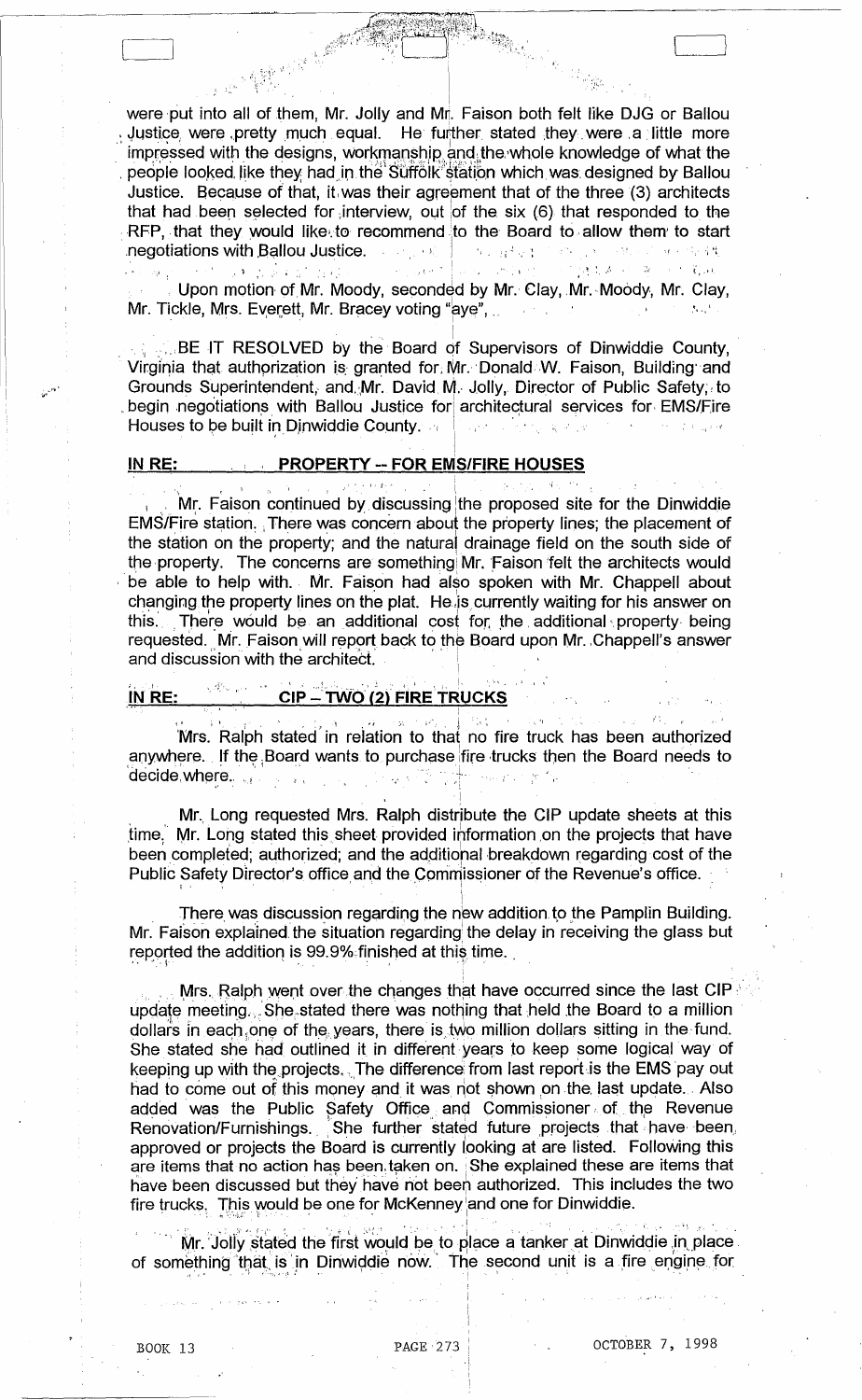McKenney. McKenney is the next Company in the overall system that is up for a pumper is reason number 1 and number two is they have the oldest pumper in the fleet, one of which is in pretty desperate need of having some replacement or pretty high dollar maintenance. Until we build a new station in McKenney we can not house a new truck there because a new unit will not fit into their current station.

Mr. Bracey stated this is the time to get authorization for any action that is needed.

After discussion on several fire and first responder units issues, Mr. Bracey called for a motion.

Upon motion of Mr. Clay, seconded by Mrs. Everett, Mr. Moody, Mr. Clay, Mr. Tickle, Mrs. Everett, Mr. Bracey voting "aye",

BE IT RESOLVED by the Board of Supervisors of Dinwiddie County, Virginia that authorization is granted for the Director of Public Safety to write specifications for a tanker unit for Dinwiddie Volunteer Fire Department and an engine for the McKenney Volunteer Fire Department and to put these specifications out for bid.

### IN ER: WELL CORROSION CONTROL SYSTEM AND TEST **RESULTS**

Mrs. Ralph passed out a notice from Sydnor Hydrodynamics, Inc. updating the Board on the well water testing and the corrosion control systems. She stated this information was to keep the Board informed on the progress of this system in order that questions regarding bottled water can be answered by Board members.

#### IN RE: LANDFILL CLOSURE - CONSTRUCTION BIDS

Mrs. Ralph reported the landfill closure construction bids are out and due back in on October 25, 1998.

#### IN RE: OLD COURTHOUSE

Mrs. Ralph continued they, meaning Mr. Faison, Mr. Long, and herself, met with the State representatives on the old courthouse. They are going to be helping with some of the specifications to make sure we are in line with what the State wants.

#### IN RE: SHERIFF'S DEPARTMENT/JAIL GENERATOR

Mrs. Ralph reported with regard to the jail generator the temporary wiring has been completed. They are currently on the E911 generator which provides them with things they did not have before.

Mr. Faison stated Mr. Denny King, Director of Sanitation, had requested the old generator.

The Board stated he could have it. They requested he be told to get a wrecker and move it to the landfill.

#### IN RE: EASTSIDE SCHOOL RENOVATION

Mr. Long stated we had covered about everything he had hoped to cover in this time period.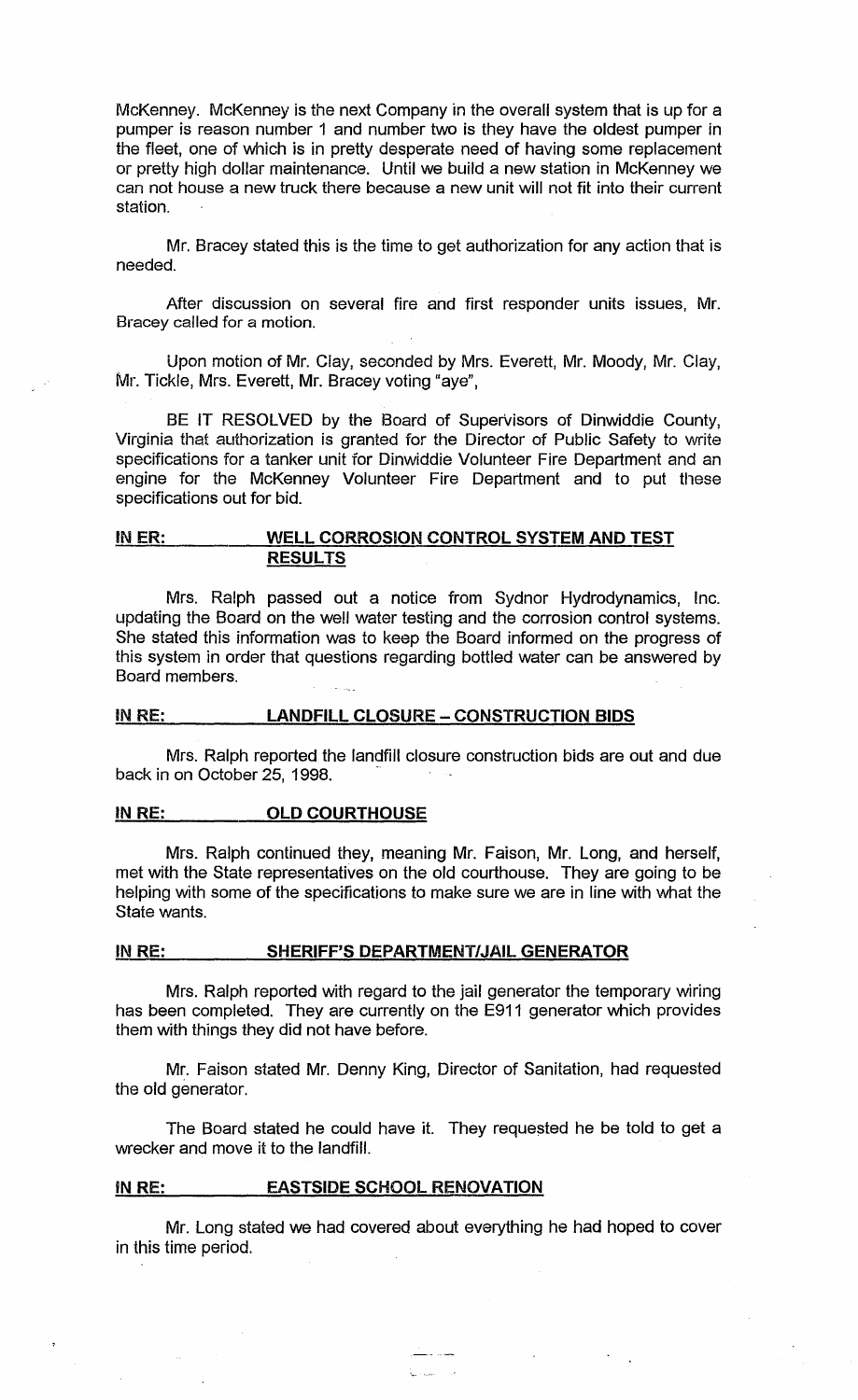### Mr. Bracey asked about Eastside School.

., "

Mr. Long stated this was a part of this overall project schematic. He Mr. Long stated this was a part of this overall project schemativanted to know.<br>wanted to know what Mr. Bracey wanted to know.  $\label{eq:3.1} \left\langle \left\langle \mathbf{r} \right\rangle \right\rangle ^{2} = \left\langle \left\langle \mathbf{r} \right\rangle \right\rangle ^{2} \left\langle \left\langle \mathbf{r} \right\rangle \right\rangle ^{2} \left\langle \left\langle \mathbf{r} \right\rangle \right\rangle ^{2} \left\langle \mathbf{r} \right\rangle ^{2}$ 

Mr. Bracey asked what was going to be done with the 2 million. He stated  $\theta$  he disagreed totally on this figure. But he did agree with having it done. When they said 2 million dollars and in my last talk with the chairman of the school board and the school board persons that 2 million was kind of a number to turn that place into a school, wasn't it.

Mrs. Ralph stated she thought that was just to get it to office space.

Mr. Bracey stated he was not in the mpod for a 2 million dollar project.

There was discussion regarding the roof, the updated electrical panel, asbestos removal, removal of pipes and additional work such as flooring and painting.

Upon motion of Mrs. Everett, seconded by Mr. Tickle, Mr. Moody, Mr. Tickle, Mrs. Everett, Mr. Bracey voting "aye", Mr. Clay voting "nay",

, i.e.  $\mathbb{R}^n$ 

i • 1 • • BE IT RESOLVED by the Board of Supervisors of Dinwiddie County, Virginia that authorization is granted for. staff to proceed with development of plans for partial renovation of Eastside School for community use.

## **IN RE:** EXECUTIVE SESSION

.<br>Upon motion of Mr. Moody, seconded by Mr. Tickle, Mr. Moody, Mr. Clay, Mr. Tickle, Mrs. Everett, Mr. Bracey votihg "aye" pursuant to the, Virginia Freedom of Information ACt, 'Section 2;1-344' (a) 1 - Discussion Of employment, salaries, disciplining of public officers, appointees, or employees of any public Upon motion of Mr. Moody, seconded by Mr. Tickle, Mr. Moody, Mr. Clay,<br>Mr. Tickle, Mrs. Everett, Mr. Bracey voting "aye" pursuant to the Virginia<br>Freedom of Information Act, Section 2.1-344 (a) 1 - Discussion Of employment Consultation with legal counsel (Property Sales Agreement); the Board moved to the Homeplace Restaurant for Executive Session at 5:30 P.M.

# <u>IN RE: RETURN TO OPEN SESSION</u>

 $\mathcal{L}(\mathcal{S},\mathcal{I})=\mathcal{N}(\mathcal{S},\mathcal{I})=\mathcal{N}(\mathcal{S},\mathcal{I})=\mathcal{N}(\mathcal{S},\mathcal{I})=\mathcal{N}(\mathcal{I})=\mathcal{N}(\mathcal{I})$ 

 $\sim$  . A vote having been made and approved the meeting reconvened into Open Session at 7:30 P.M. in the Board Meeting Room of the Pamplin<br>
Administration Building.<br>
IN RE:<br>
Upon motion of Mr. Moody, seconded by Mr. Clay, Mr. Moody, Mr. Clay,<br>
Mr. Tialdo - Mrs. Fuscal Mr. Pressy unting "pus" t Administration Building.  $t_{i}$  ,  $t_{i}$  ,  $t_{i}$  ,  $t_{i}$  ,  $t_{i}$  ,  $t_{i}$  ,  $t_{i}$  ,  $t_{i}$  ,  $t_{i}$  ,  $t_{i}$  ,  $t_{i}$  ,  $t_{i}$  ,  $t_{i}$  ,  $t_{i}$ 

I

I  $\cdot$  1 i.

#### IN RE: **CERTIFICATION**

I , 1.

Upon motion of Mr. Moody, seconded by Mr. Clay, Mr. Moody, Mr. Clay, Mr. Tickle, Mrs. Everett, Mr. Bracey voting "aye",the following resolution was<br>adopted:

WHEREAS, the Board of Supervisors of Dinwiddie County convened an executive meeting on this date pursuant to an affirmative recorded vote and in accordance with the provisions of the Virginia Freedom of Information Act; and

WHEREAS, Section 2.1-344.1 of the Code of Virginia requires a certification by the Board of Supervisors of Dinwiddie County, that such Executive meeting was conducted in conformity with Virginia law,

I

**WE MOW THEREFORE BE IT RESOLVED that the Board of Supervisors of** Dinwiddie County, Virginia, hereby certifies that, to the best of each member's knowledge, (1) only public business matters lawfully exempted from open Executive meeting was conducted in contomity with virginia raw,<br>
NOW THEREFORE BE IT RESOLVED that the Board of Supervisors of<br>
Dinwiddle County, Virginia, hereby certifies that, to the best of each member's<br>
showledge, (1